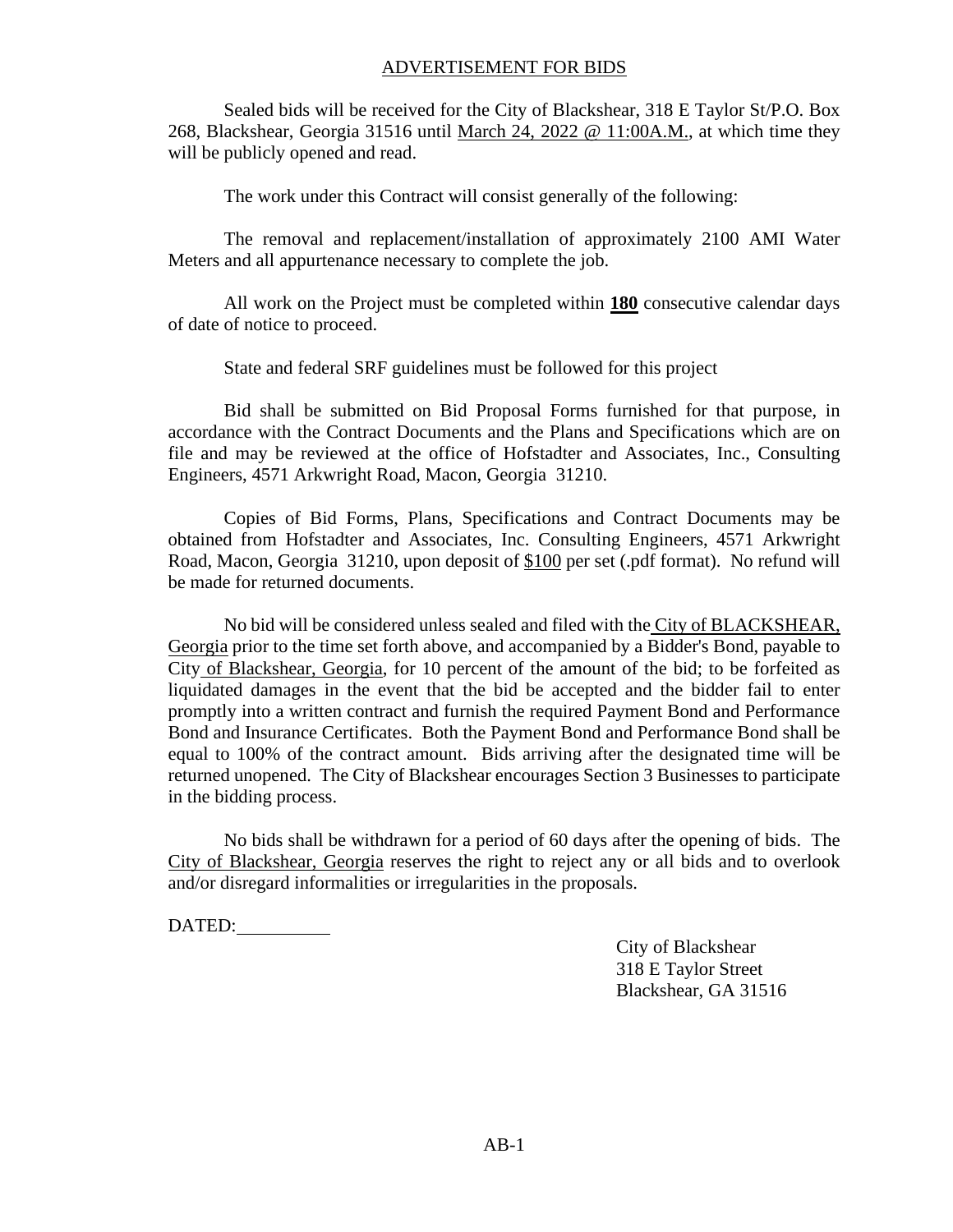## CONTRACTOR REQUIREMENTS

## **Scope**:

Contractors submitting a bid for section 1000-2000 must read the general requirements below and provide a list of references that can attest to the contractor's ability to meet such requirements.

# **General Requirements**:

- All pertinent data for meter exchange must be collected electronically using handheld computers in the field. This data must include at a minimum: old meter serial number, final read from old meter, new meter serial number, initial reading from new meter, GPS location of the meter box. Photos of the meter data are required for each meter.
- Pertinent data must be provided to the Utility in both a written report format, and an electronic copy on a weekly basis.
- Electronic data may be required in a specific format for the Utility in order to upload data into the Utility billing system for paperless transfers. The Utility will be responsible for all costs associated with the interface into Utility billing.
- All data will be supplied to the Utility weekly or upon completion of each cycle/route as provided by the Utility.
- A project manager shall be assigned to interact with the Utility, the Supplier, and the Engineer and shall oversee all aspects of the installation for the contractor.
- Project manager will be required to provide, on a reoccurring pre-determined basis, reports which may include but are not limited to number of available installations in a cycle/route, number of completed installations, number of "hard to access" accounts, number and location of non-standard installations reported to the Utility, additional services performed, activity reports requested by Utility, summary of other important issues, projected upcoming work schedule and itinerary, etc.
- Project manager will provide weekly updates for installations performed, completed, and requests new route data in a timely fashion to necessitate smooth work flow.
- All field personnel must have photo ID cards displayed at all times. All vehicles and field employees used during installation must be registered with local police department.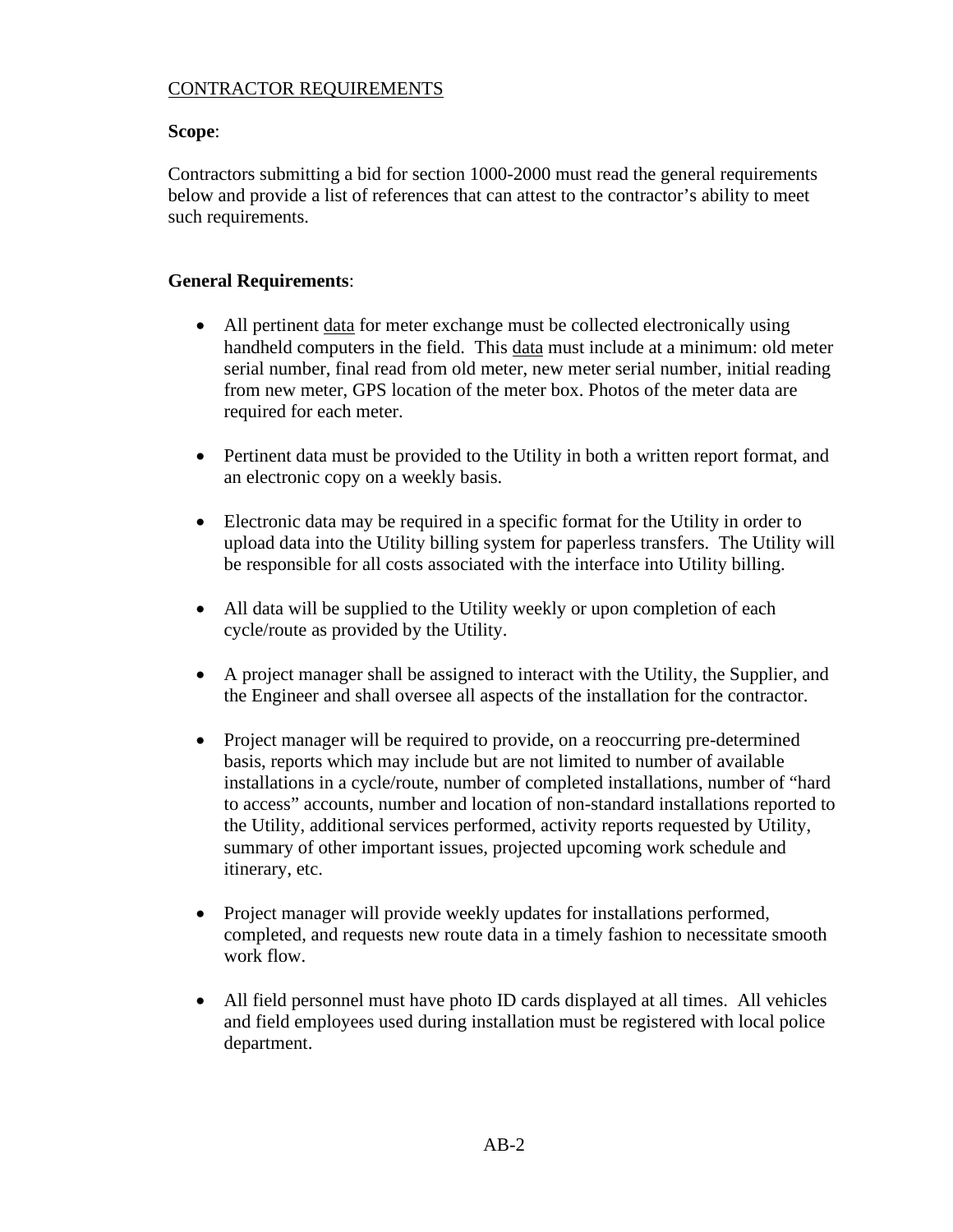- Winning firm must provide documentation to prove their ability to complete the installation requirements promptly and acceptable to the Utility. These documents may include but are not limited to past projects similar in scope and size which have been completed, a history of your firms experience with projects of this manner, references from other utilities, etc. The Utility will review this documentation to decide the contractor's ability to complete the work requested in a time and fashion required before pricing is considered.
- Contractor shall be responsible for restoring job site to its original condition and shall be responsible for all repairs of damages directly caused due to improper installation procedures or negligence.
- All costs associated with the care and protection of the work area and all necessary precautions taken to prevent damage to existing lines and contractor personnel shall be considered incidental and included in the unit price provided.
- The Utility reserves the right to immediately remove from the site any person felt to be an immediate safety risk. A request of this nature will be handled by a Utility representative informing the project manager or contractor supervisor verbally or in writing.
- Any material provided by the contractor for installation must be an Engineer approved device, which meets the Engineer's specifications.
- All project workmanship will be to the satisfaction of the Utility as stipulated by this contract and may be inspected by a Utility representative before approval.
- All subcontractors to be utilized must be included in the initial bid response along with documentation supporting their ability to complete the work required. Responsibility for the performance of the contract remains with the bidder.

## **Exceptions/Clarifications:**

Any bidder who cannot meet the minimum requirements as listed in this contract shall include on a separate document entitled "Exceptions", a detailed list of which requirements they are unable to comply with.

Any bidder wishing to list separate assumptions, conditions, or additional items to be required by the Utility shall include these on a separate document entitled Clarifications.